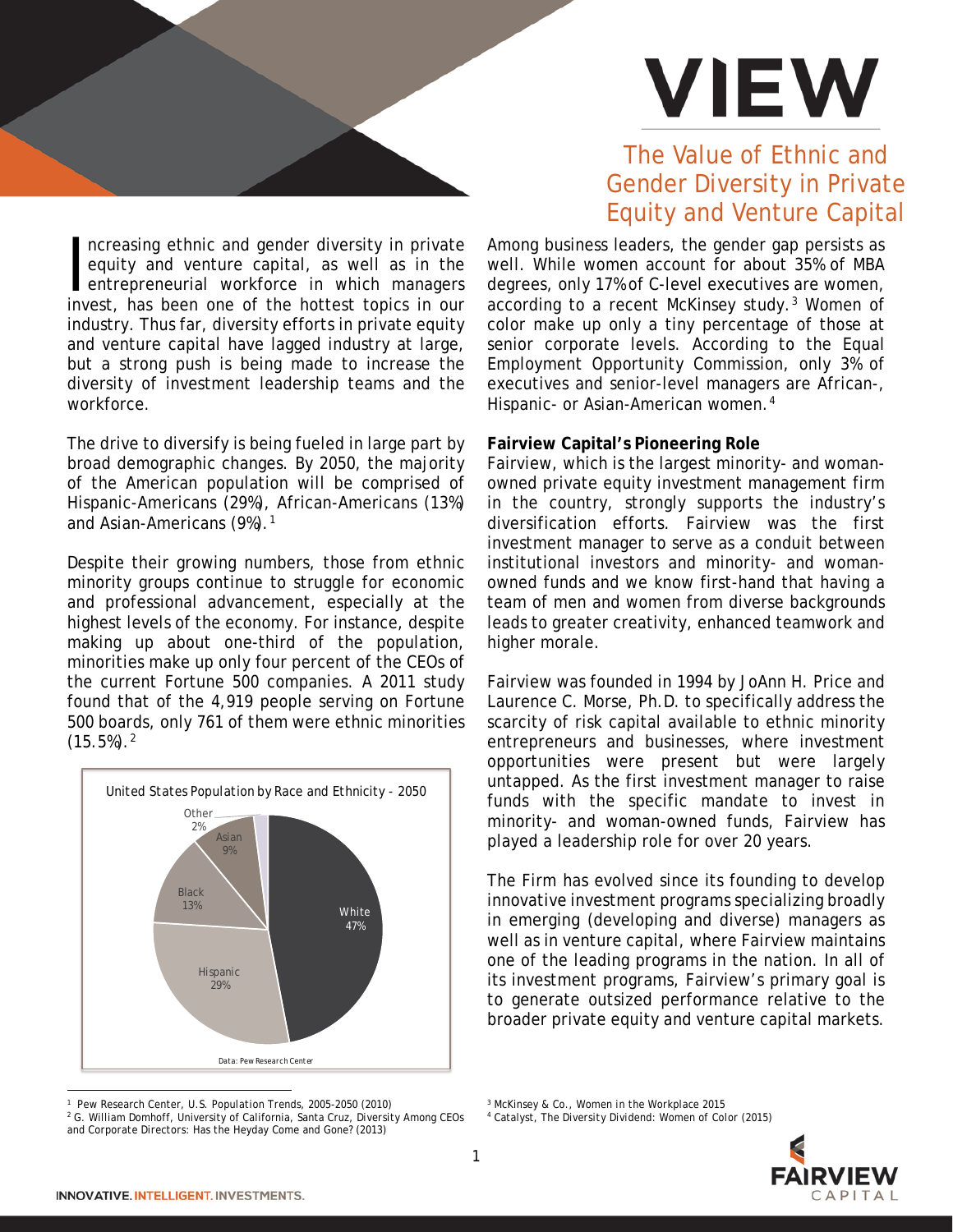Sophisticated institutional investors continue to entrust Fairview with their capital to identify and invest in high quality woman- and minority-owned private equity and venture capital funds. Fairview currently manages multiple mandates with this specific focus. In addition, the Firm has found that as the number of woman- and minority-owned firms continues to grow, they play an increasingly important role in the Firm's broader mandates.

The vast majority of woman- and minority-owned private equity and venture capital firms are newer and smaller, and are often below the radar of traditional institutional investors. Fairview's pioneering role has enabled the firm to continue to find and invest effectively in these funds due to its diverse network and experience.

## **Diversity in Private Equity, Venture Capital and Startups**

The universe of woman- and minority-owned private equity and venture capital firms has grown and evolved from a very small group in the early days of the industry to over 1[5](#page-1-0)0 firms today.<sup>5</sup> In aggregate, woman- and minority-owned private equity firms comprised well under 10% of the overall private equity market in 2015, according to Fairview research. While still underrepresented, these managers employ a wider range of strategies, industries and geographies than ever before, and are also increasingly more experienced and highly competitive with the broader private equity industry.



The ethnic and gender diversity mix within the set of woman- and minority-owned firms continues to change over time. In 2015, 38% of such funds in the market were sponsored by woman-owned firms, up sharply from 18% in 2014. African-American and Hispanic-American managers together tend to comprise the majority of funds being raised by ethnic minority-owned firms; however, in the past year Fairview observed an increase in the number of Asian-owned firms in the market, up to 30% in 2015 from 20% in 2014.

In terms of strategy, 42% of woman- and minorityowned funds in the market in 2015 were pursuing venture capital investments, while 30% were pursuing buyout opportunities. Reflecting venture capital industry dynamics that have been more encouraging for women and minorities, the number of woman- and minority-owned venture capital firms with funds in the market has increased by over 40% year-over-year.

While the woman- and minority-owned segments of the private equity industry continues to expand at a disproportionately higher rate relative to the overall private equity market, the industry has a long way to go to achieve demographic balance compared to the broader population. A database created by the firm Social + Capital shows that among 71 of the top venture capital firms, which collectively have more than \$160 billion in assets under management, in 2015 more than 92% of the senior investment professionals were men and that 78% of them were white, with Asians comprising 20% of the remaining positions. This means less than 2% of senior investment professionals are African-American, Hispanic-American, or other minorities.<sup>[6](#page-1-0)</sup>

Several efforts are underway to accelerate the pace of change, including the formation of the National Venture Capital Association (NVCA)'s Diversity Task Force, which is charged to "develop meaningful solutions to support diverse groups of venture capitalists and entrepreneurs in order to build a stronger innovation ecosystem." Last year, the Diversity Task Force, along with 45 NVCA member firms, sent a "commitment letter" to President Obama pledging to:

<span id="page-1-0"></span> $\overline{\phantom{a}}$ <sup>5</sup> Woman and minority-owned firms defined as those with >50% ownership by women or ethnic minorities.

<sup>6</sup> Social+ Capital Senior Investment Team Member database, last updated in October 2015

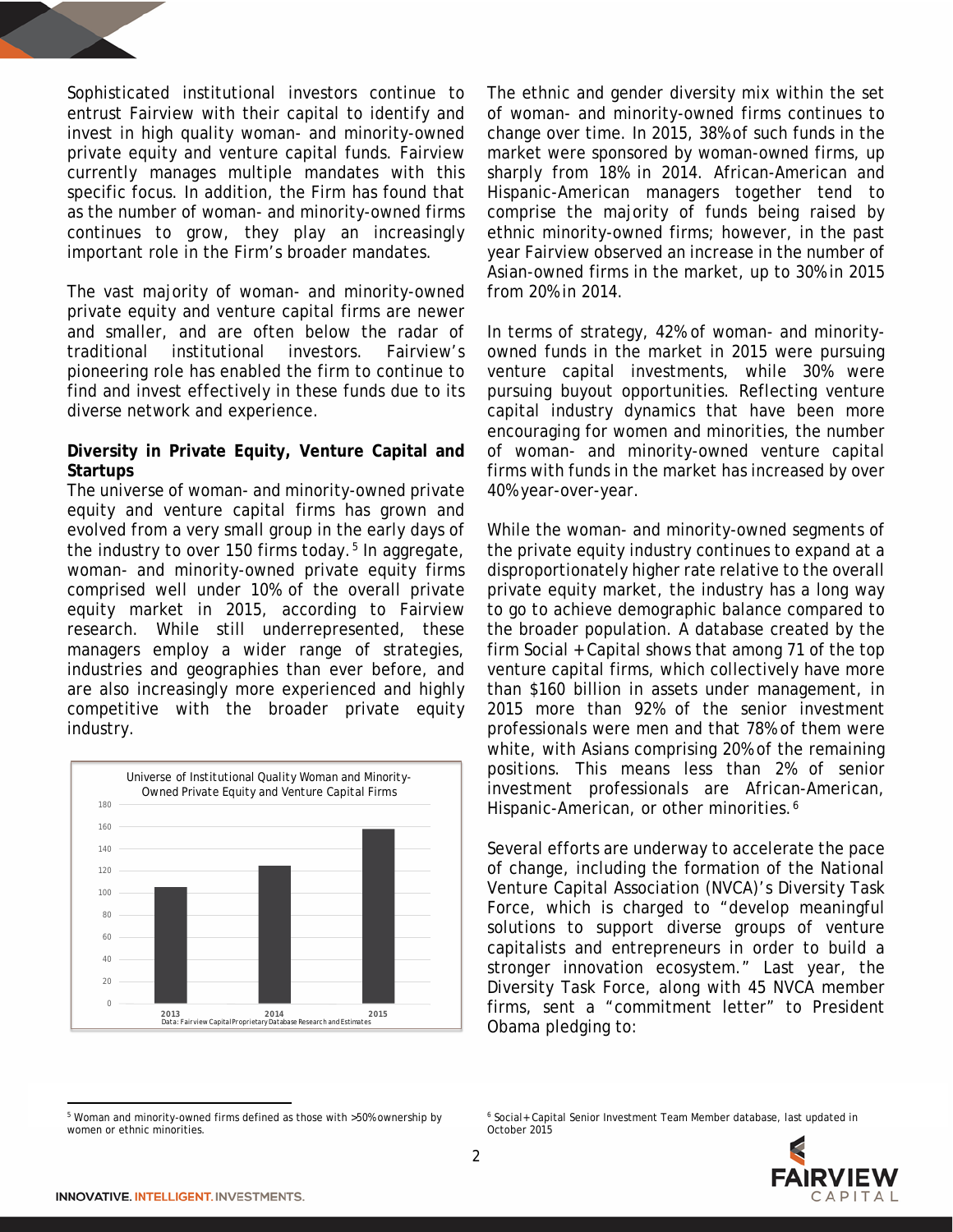- Adopt HR policies within their firms to create work environments that foster respect and dignity for all. In addition, they will immediately explore and develop a forthcoming set of NVCA model HR policies.
- Contribute regularly and actively to programs and initiatives that encourage women and underrepresented minorities to consider, pursue and thrive in venture capital and entrepreneurship careers.
- Commit to visible leadership by sharing regularly within their community and throughout their portfolios the best practices that demonstrate a long-term commitment to change.

Diversity efforts are more advanced at venturebacked companies, though their results still lag demographic trends in the population as a whole. Beginning in 2014, major tech companies began releasing diversity data, which showed that only 28% of their workforces were women, while 64% were white and 21% were Asian-American, only 6% were Hispanic-American, 3% were African-American, and the remainder were classified as "other."[7](#page-2-0)

However, the pace of diversity efforts among tech companies appears to be quickening. For instance, in early 2016, Pinterest hired Candice Morgan, an African-American woman, to be its first head of diversity, and the company has a goal of hiring 30% women and 8% underrepresented minorities for engineering roles, though as of July 2015, those rates were 21% and 2%, respectively.<sup>[8](#page-2-1)</sup> Many other prominent tech companies have launched similar efforts, including Apple, Intel and Twitter.

## **The Proven Benefits of Diversity in Business**

By now, the benefits of diversity are well known. A more diverse workforce brings a wide range of life experiences and perspectives, as well as varied skills, languages and cultural understandings, leading to a broader range of business contacts and the ability to address diverse customer bases.

But the challenges of creating a diverse workforce are also well known. Resistance to change, workforces that are currently homogeneous, cultural and perceptual differences between ethnic groups and varied communications styles are just some of the hurdles that companies face as they strive for a more diverse workforce. It's also a challenge for companies to implement, manage and oversee workplace diversity initiatives, especially when such efforts are competing for management attention with priorities such as customer relationships, competitive positioning and investor concerns.

Nevertheless, there are proven advantages of a diverse workforce, starting with bottom-line business performance. A 2015 McKinsey study analyzed the relationship between diversity and business results, and came to these conclusions:

- Companies in the top quartile for racial and ethnic diversity are 35% more likely to have financial returns above their respective industry medians.
- Companies in the top quartile for gender diversity are 15% more likely to have financial returns above their respective industry medians.
- Companies in the bottom quartile both for gender and ethnic diversity are statistically less likely to achieve above-average financial returns than the average companies in their sectors.
- In the U.S., there is a linear relationship between racial and ethnic diversity and better financial performance: For every 10% increase in racial and ethnic diversity on the seniorexecutive team, earnings before interest and taxes (EBIT) rise  $0.8\%$ .<sup>[9](#page-2-0)</sup>

The same study reported on many of the tangible benefits of diversity, including:

- Creating an advantage in talent recruitment: Having a stronger focus on women and ethnic minorities increases the applicant pool.
- Greater employee satisfaction: Workplace diversity increases job satisfaction for women and members of minority groups, provided that the workforce is diverse enough. For minority workers, the boost in satisfaction starts when representation exceeds 15% of the workforce. However, where diversity is a token effort, psychological outcomes are poorer.
- Better decision-making and innovation: The presence of women and minority members on a leadership team enhances problem solving by adding more perspectives from their varied

 $\overline{\phantom{a}}$ 

<sup>&</sup>lt;sup>9</sup> McKinsey & Co., Why Diversity Matters (2015)



<span id="page-2-0"></span><sup>7</sup> Wall Street Journal, 2014 Diversity in Tech

<span id="page-2-1"></span><sup>8</sup> Wall Street Journal, Pinterest Hires Its First Diversity Chief (2016)